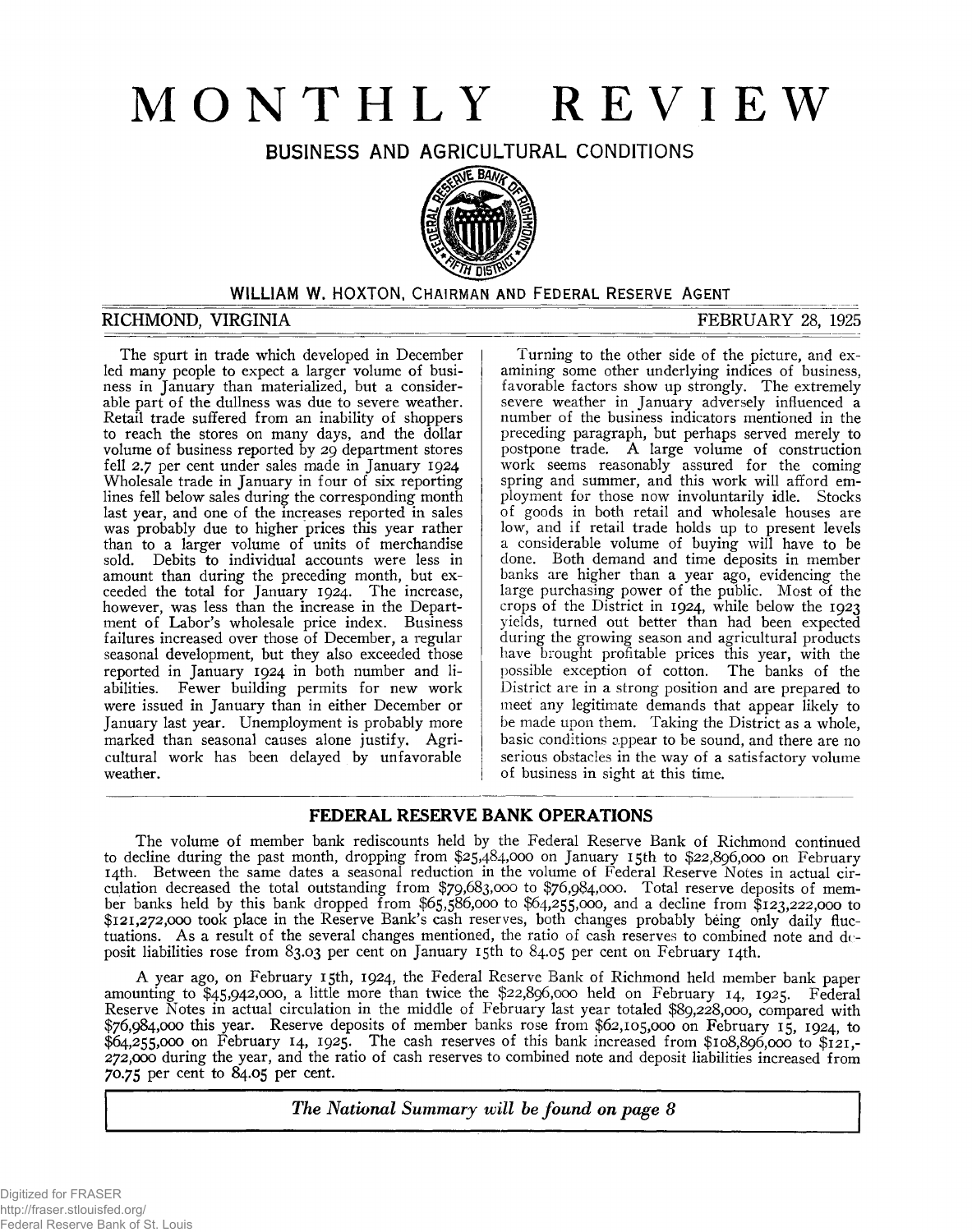#### **CONDITION OF SEVENTY-FOUR REPORTING MEMBER BANKS IN SELECTED CITIES**

| <b>ITEMS</b>                              | Feb. 11, 1925 | Jan. 7, 1925  | Feb. 13, 1924 |
|-------------------------------------------|---------------|---------------|---------------|
| 1. Total Loans and Discounts (including)  | \$484,095,000 | \$479,960,000 | \$466,230,000 |
| 2. Total Investments in Bonds and Securi- |               |               |               |
|                                           | 132,750,000   | 134,469,000   | 125,287,000   |
|                                           | 616,845,000   | 614,429,000   | 591,517,000   |
| 4. Reserve Balance with Federal Reserve   |               |               |               |
|                                           | 39,156,000    | 39,574,000    | 37,289,000    |
|                                           | 13,659,000    | 15,461,000    | 13,342,000    |
|                                           | 376,939,000   | 364,201,000   | 346,456,000   |
|                                           | 186,733,000   | 181,578,000   | 158,551,000   |
| 8. Borrowed from Federal Reserve Bank     | 7,843,000     | 13,250,000    | 24,989,000    |

The principal items of condition reported by seventy-four identical banks are shown in the accompanying table, figures being given as of February 11, 1925, January 7, 1925, and February 13, 1924. An opportunity is thus afforded for comparing the latest figures with those a month and a year earlier. The January 1925 figures were reported by seventy-five banks and the February 1924 figures by seventy-six banks, but the reduction in number is due to mergers among the reporting banks and therefore the figures are comparable.

During the month between January 7th and February nth, this year, total loans to and discounts for customers increased from \$479,960,000 to \$484,095,000, while the total amount borrowed by the reporting banks from the Reserve Bank declined from \$13,250,000 to \$7,843,000, a combined asset gain of \$9,542,000. This increase in outstanding loans and decrease in Reserve Bank borrowing was made possible in part by reductions during the month in total investments in bonds and securities from  $\frac{1}{3}134,469,000$  to  $\frac{1}{3}132,750,000$ ; in reserve balance with the Reserve Bank from \$39,574,000 to \$39,156,000; in cash in vaults from \$15,461,000 to \$13,659,000; and by increases in demand deposits from \$364,201,000 to \$376,939,000 and in time deposits from \$181,578,000 to \$186,733,000. All of the changes noted in the figures between January 7th and February nth were seasonal in character and did not indicate any development of importance in banking circles.

Between February 13, 1924 and February 11, 1925, total loans to customers made by the reporting banks increased from \$466,230,000 to \$484,095,000. Total investments in bonds and securities rose from \$125,287,000 to \$132,750,000. Reserve balances at the Reserve Bank increased from \$37,289,000 to \$39,- 156,000. Cash in vaults rose from \$13,342,000 to \$13,659,000. The volume of borrowing at the Reserve Bank declined from \$24,989,000 to \$7,843,000. All of these changes, denoting an improvement in the position of the reporting banks and totaling \$44,658,000, were made possible by increases in demand deposits from \$346,456,000 to \$376,939,000 and in time deposits from \$158,551,000 to \$186,733,000, a total gain in deposits amounting to \$58,663,000. It should be mentioned, however, that the reporting banks are located in the larger cities of the District, and the. statistics used in the above discussion do not reflect conditions in country banks. Generally speaking, country banks are in a stronger position than they were a year ago, but the change has not been nearly so marked as in the city institutions.

#### **SAVINGS BANK DEPOSITS**

Savings deposits reported by fourteen mutual savings banks in Baltimore continue to increase month by month. At the end of January 1925, total deposits in the fourteen institutions amounted to \$146,627,940, compared with \$146,163,741 a month earlier, December 31, 1924, and \$141,102,463 a year ago, January 31, 1924. On January 31, 1923 the total of deposits amounted to \$133,835,731; on January 31, 1922 to \$123,885,687; on January 31, 1921 to \$122,749,845; and on January 31, 1920 to \$118,733,466. The yearly increases since January 1920 averaged 4.33 per cent, the smallest gain having been nine tenths of one per cent in 1921 and the largest 8.03 per cent in 1922. The 1924 increase in total deposits amounted to 3.91 per cent.

#### **DEBITS TO INDIVIDUAL ACCOUNTS IN LEADING TRADE CENTERS**

In the accompanying table we show the total of all debits to individual, firm and corporation accounts —exclusive of debits to bank accounts—reported by the clearing house banks in twenty-three of the leading trade centers in the Fifth Reserve District, figures covering three periods of five weeks each being included. The totals for the five weeks ending February 11, 1925, are compared with those reported for the corresponding periods ending January 7, 1925 and February 13, 1924, thus affording an opportunity for comparing the latest five weeks for which data are available with the corresponding periods a month and a year earlier.

The five weeks ending February 11, 1925, witnessed a smaller volume of debits than the immediately preceding period, ending January 7, 1925, the decline being due to the large Christmas and first of the year payments included in the previous period. Total debits in the twenty-three reporting cities amounted to \$1,446,541,000 during the five weeks ending February nth, compared with \$1,521,488,000 reported for the preceding period, ending on January 7th. The decrease was general throughout the District, nineteen of the twenty-three cities reporting lower figures for the later period.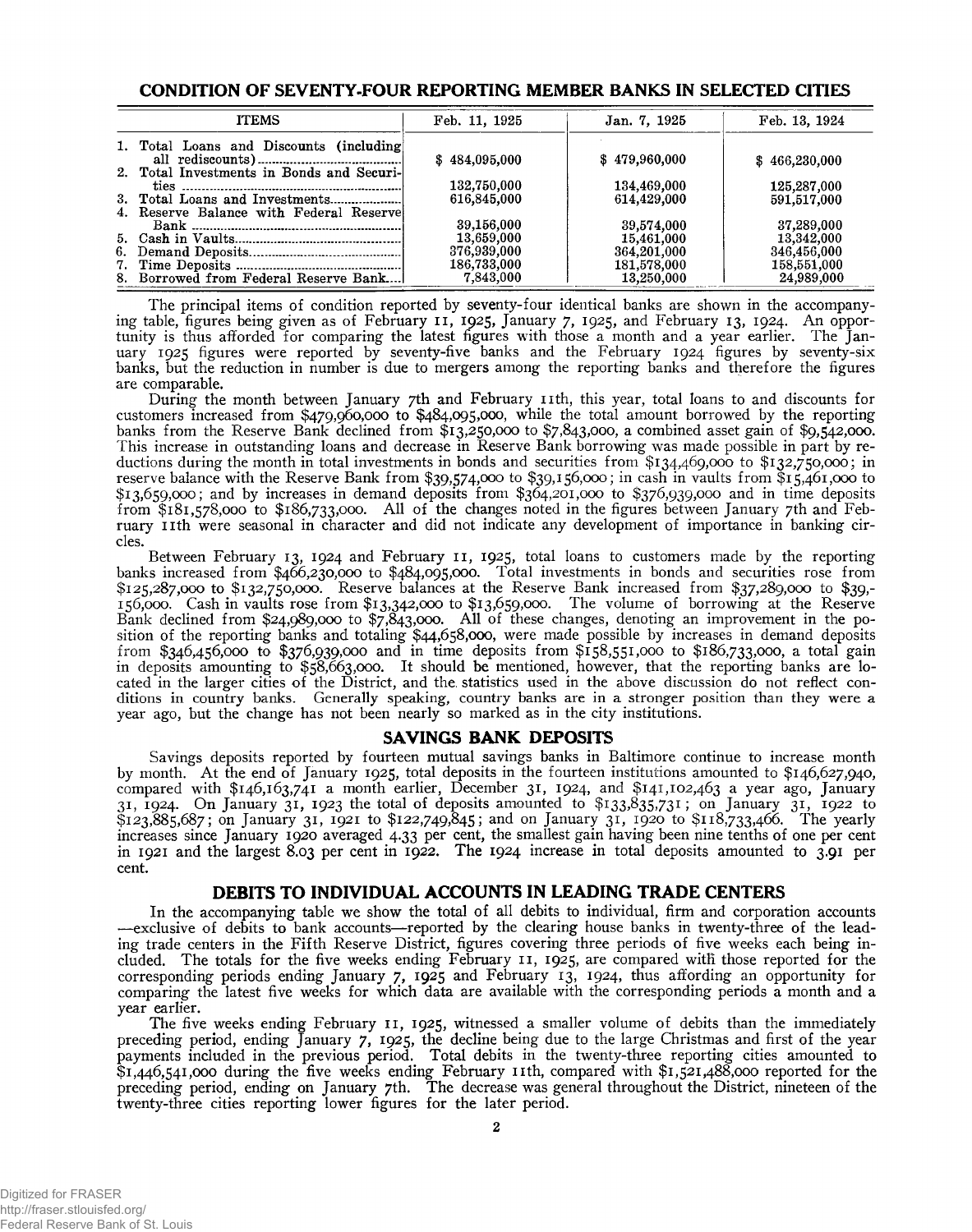In comparison with the five weeks ending February 13, 1924, when debits aggregating  $$1,386,168,000$ were reported, the total of \$1,446,541,000 reported for the corresponding period ending February 11th this

| instructors and security                                                                                    | <b>Control</b>                          | <b>POTAL DEBITS FOR THE FIVE WEEKS ENDING</b> |                  |
|-------------------------------------------------------------------------------------------------------------|-----------------------------------------|-----------------------------------------------|------------------|
| <b>CITIES</b><br>sal actor                                                                                  | Feb. 11, 1925                           | Jan. 7, 1925                                  | Feb. 13, 1924    |
|                                                                                                             | 25,117,000<br>$\mathcal{L}(\mathbf{S})$ | -26,098,000<br>\$. .                          | \$<br>25,840,000 |
|                                                                                                             | 441,601,000                             | 459,531,000                                   | 430,100,000      |
|                                                                                                             | 32,134,000                              | 37,074,000                                    | 28,458,000       |
| Charleston, W. Va. March March 1998.                                                                        | 41,241,000                              | 50,682,000                                    | 39,235,000       |
| Charlotte, N. C.                                                                                            | 52,344,000                              | 58,531,000                                    | 52,036,000       |
|                                                                                                             | 23,684,000                              | 23,902,000                                    | 29,227,000       |
|                                                                                                             | $-9,493,000$                            | 10.109.000                                    | 9,284,000        |
| Danville, Va, manuscript, enver abilitative                                                                 | 13,883,000                              | 14.976.000                                    | 14,148,000       |
| Durham, N. C.                                                                                               | 26,703,000                              | 26,347,000                                    | 23,881,000       |
|                                                                                                             | 125,540,000                             | 31,281,000                                    | 27,331,000       |
|                                                                                                             | 28,891,000                              | 30,610,000                                    | 30,170,000       |
| Hagerstown, Md.<br>Huntington, W. Va.<br>Lynchburg, Va.<br>Newport News, Va. 1.12241. 12241. 12242.         | 11,381,000                              | 11,397,000                                    | 11,936,000       |
|                                                                                                             | 32,313,000                              | 35,879,000                                    | 29,320,000       |
|                                                                                                             | 24,234,000                              | 26,695,000                                    | 22,308,000       |
|                                                                                                             | 8.932,000                               | 9,471,000                                     | 8,039,000        |
|                                                                                                             | $^{\circ}83.873.000$                    | 97.306,000                                    | 84,527,000       |
|                                                                                                             | 84,481,000                              | 32,216,000                                    | 37,850,000       |
|                                                                                                             | 165,477,000                             | 160,791,000                                   | 153,071,000      |
| Raleigh, N. C.<br>Riehmond, Va.<br>Riehmond, Va.<br>Roanoke, Va.<br>Spartanburg, S. C.<br>Washington, D. C. | 28,752,000                              | 34,501,000                                    | 26,656,000       |
|                                                                                                             | 18,430,000                              | 19,985,000                                    | 14,463,000       |
|                                                                                                             | 255,475,000                             | 260,387,000                                   | 226,695,000      |
|                                                                                                             | 23,918,000                              | 26,070,000                                    | 24,683,000       |
| $Winston-Salem, N. C.$                                                                                      | 38,644,000                              | 37,649,000                                    | 36,910,000       |
| Total                                                                                                       | 1,446,541,000                           | \$1,521,488,000                               | \$1,386,168,000  |

prevailing in comparison with prices during the first month of 1924. Among the individual cities, fourteen reported higher figures this year while nine reported decreased totals, the largest percentage gain being 27.4 per cent reported by Spartanburg.

#### **BUSINESS FAILURES IN JANUARY** Carpenter

In eighteen of the past twenty years, business failures in January have exceeded those in the preceding December, reflecting the pressure that invariably develops in connection with annual settlements. This year insolvencies in January numbered 2,317, with liabilities totaling \$54,354,032, compared with 2,040 insolvencies in December 1924, with liabilities of \$45,279,281, an increase during January of 13.6 per cent in number and 20.0 per cent in total liabilities. , In comparison with January 1924, the current month this year shows up favorably in both number of failures and total liabilities. Insolvencies in January 1924 numbered 2,108, with liabilities of \$51,272,508, compared with the 2,317 insolvencies and liabilities totaling \$54,-354,032 reported; for January 1925, an .inerease this year of 9.9 per cent in number and of 6.0 per cent in liabilities. There were fewer large defaults last month than in any previous January since 1920, but the<br>53 failures for \$100,000 or more in each case-involved; \$26,805,026 altogether, which is, with the exception of \$38,133,674 of January 1922, the largest sum reported for January in all years back to 1915.

There were 188 failures in the Fifth District during January 1925, with liabilities of \$4,029,401, compared with 152 failures and liabilities of \$2,771,624 *in* December 1924, and 152 failures and liabilities of \$3,505,170 in January last year. Januaty 19^5 failures exceeded those in January 1924 by 23.7 per cent in number and 15.0 per cent in liabilities, the Fifth District record for the month being worse than the national record in both number and liabilities. malar.

**LABOR**— Unemployment has broadened considerably since the turn of the year, and there are at present a considerable number of workers who are involuntarily idle. The usual seasonal dullness in midwinter was somewhat increased this year by exceptionally unfavorable weather that prevailed during January, which postponed the beginning of or delayed further work on many outdoor projects. The number of unemployed in the cities has been swelled" by ari, influx of transients attempting to work their way to Florida and other Southern resorts, but there is little for such people to do. Tobacco factories in the District have laid off fewer people than usual at this season, and some of the local plants have recently increased their forces or are making plans to do so in the very near future. Textile plants are operating on a fuller time basis than a year ago, and operatives consequently have steadier employment. Agricultural labor continues scarce ,but the unfavorable weather has prevented farmers doing much work recently and therefore the farm labor shortage has not been acutely felt as yet. The outlook for the future in labor circles is good, there being much construction work in prospect, and manufacturers as a whole are optimistic on future demands for their products.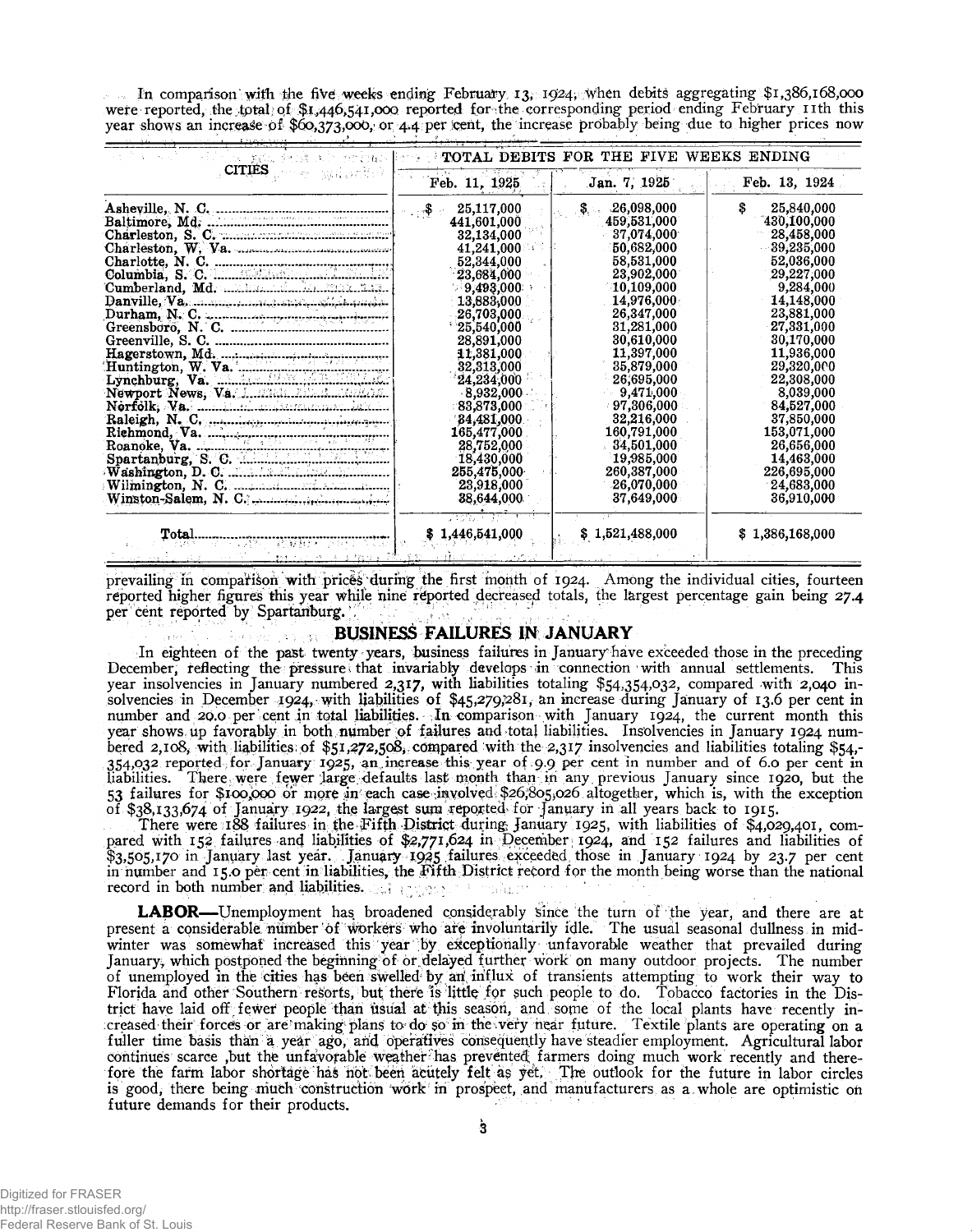**COAL**— The increased rate of bituminous coal production mentioned in our *Review* last month was not maintained during the latter half of January and the first half of February, the demand at the mines having softened distinctly. The United States Geological Survey, in its report of February 14th, says that telegraphic reports from the principal coal carrying railroads indicate that the present period of curtailment of production is not yet over. Total production of soft coal during the first 263 working days of the coal year 1924-1925 was 405,215,000 net tons, compared with the following tonnage produced in the same number of days during each of the past six years:

| 1020-21. |  |  |  |
|----------|--|--|--|

Revised figures on bituminous coal production in 1924, compiled by the Geological Survey, show that West Virginia produced 110,000,000 net tons, or approximately 23 per cent of the national output. West Virginia production was at the lowest point of the year in April, when 6,823,000 tons were mined, and the peak was reached with 11,520,000 tons in October. Virginia produced 10,900,000 tons and Maryland 1,-720,000 tons in 1924.

**TEXTILES**— Textile mills in the Fifth Reserve District demonstrated their faith in the near future's business by consuming 241,646 bales of cotton during January 1925, compared with 231,953 bales consumed in January 1924 and 224,463 bales used in January 1923. North Carolina mills used 134,280 bales, South Carolina mills 96,459 bales, and Virginia mills 10,907 bales. The total consumption in the District during January 1925 was 59.9 per cent of total consumption in the cotton growing states and 41.0 per cent of national consumption. Most of the Southern mills are running at normal capacity, with sufficient orders to take their output as made up. Buyers continue to place orders for actual needs only, and no speculative purchasing of textiles is being done, but interest in the trade is increasing and prices are firm to higher on nearly all lines. Some shortages are reported in special lines and premiums have been paid for print cloths for spot delivery. The satisfactory way in which retail trade is being maintained adds to the confidence felt by manufacturers in making plans for spring business.

**COTTON—** In our *Review* last month we traced average weekly spot cotton prices in the Carolinas through the week ending January 17th, that week averaging 23.08 cents per pound. The following week, ending January 24th, the price remained practically unchanged at 23.05 cents, but the final week of the month witnessed a decline to 22.65 cents. The price turned upward early in February, however, and averaged 23.35 cents per pound during the week ending February 7th and 23.69 cents during the week ending February 14th, the latest period for which figures are available. The decline during the week ending January 31st was chiefly due to the influence of the Census Bureau's ginning report issued on January 23rd, which showed that the number of bales ginned prior to January 16th exceeded the estimated yield for the year, but optimistic reports of consumption and exports soon checked the decline and turned the market upward again. •

On February 14th the Census Bureau released cotton consumption figures for January. The report showed 589,725 bales consumed during the month, a somewhat larger figure than had been expected by the trade, but the report had little effect upon the market, most of the advance over earlier months having been previously discounted. In January 1924 American mills used 578,468 bales. Total consumption for the season, from August 1, 1924 to January 31, 1925, amounted to 2,939,305 bales, compared with 3,087,560 bales a year ago. Cotton on hand in manufacturing establishments numbered 1,433,814 bales on January 31, 1925, compared with 1,319,265 bales on December 31, 1924 and 1,637,824 bales on January 31, 1924. Public warehouses and compresses held 3,863,475 bales at the end of January, compared with 4,623,863 bales so held a month earlier and 2,963,983 bales a year ago. Spindles active in January numbered 33,180,758, compared with 32,661,949 in December 1924 and 33,279,926 in January 1924. January imports totaled 54,822 bales, compared with 47,693 bales imported in January 1924, and exports in January amounted to 1,076,-075 bales, compared with 546,853 bales sent abroad during the same month last year. Total exports during the six months ending January 31st this year numbered 5,420,751 bales, compared with 3,868,043 bales during the first half of the 1923-1924 cotton year.

On January 23rd the Census Bureau announced ginning figures prior to January 16th, and the report revealed that several states and the nation as a whole had exceeded the estimates of production made by the Department of Agriculture on December 8th. Total ginnings to January 16th amounted to 13,308,037 bales, compared with the December estimate of production of 13,153,000 bales, and ginnings last year of 9,944,032 bales before the middle of January. In detail, the report credited North Carolina with having ginned 821,937 bales compared with an expected yield of 765,000 bales, while South Carolina had ginned 821,749 bales compared with an expected wield of 750,000 bales. Virginia also exceeded expectations, ginnings totaling 34,918 bales comparing with the December estimate of 30,000 bales. Fifth District production has evidently exceeded the December estimate by at least 133,604 bales, but still falls approximately 175,000 bales short of the 1923-1924 production. South Carolina's crop this year is larger than the one of the previous year, but the yield was not evenly distributed, the Piedmont counties reporting good crops while the southern counties experienced a virtual crop failure.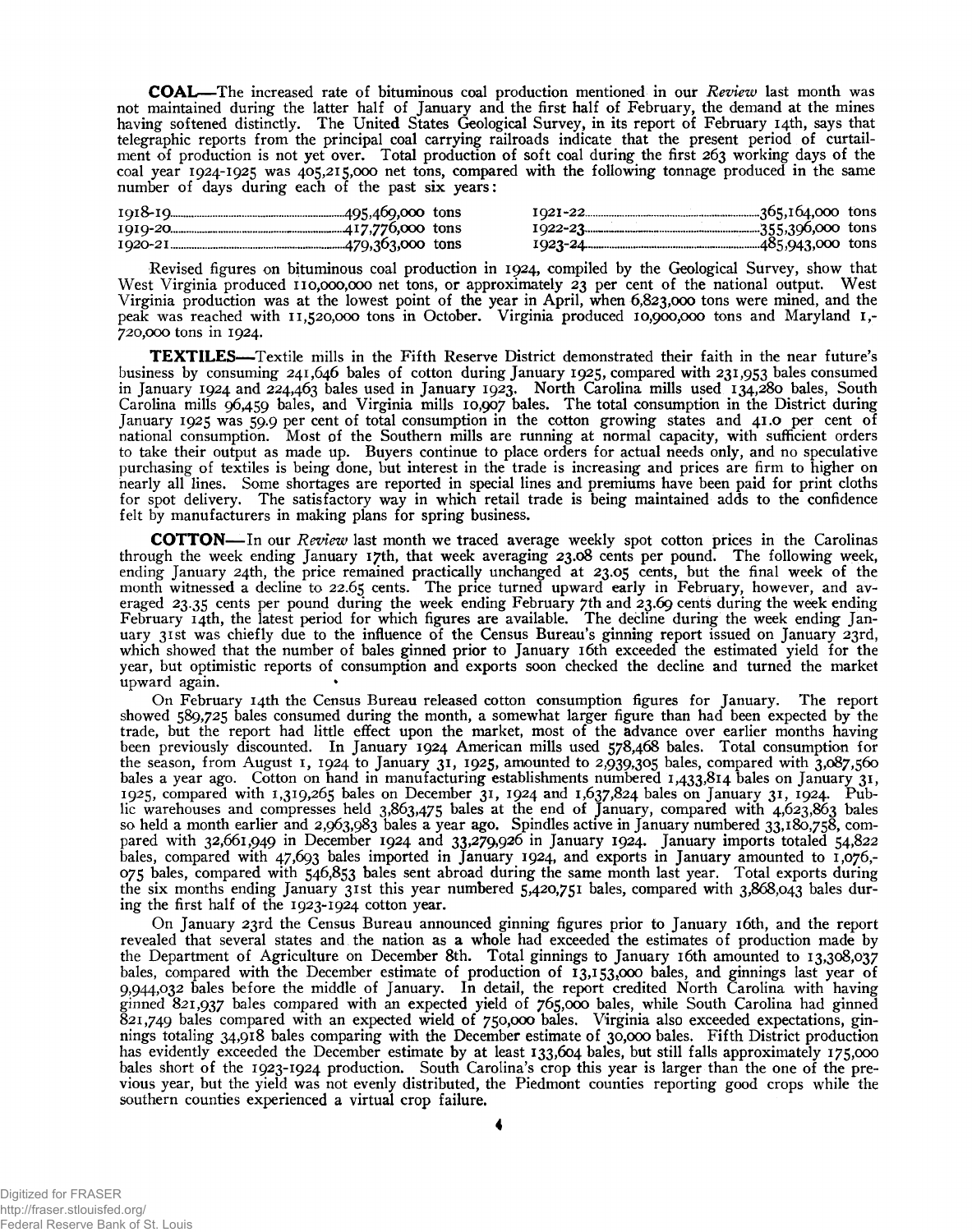**TOBACCO—**The Virginia auction markets sold 18,919,833 pounds of producers' tobacco in January, according to reports to the Commissioner of Agriculture and made public by the Agricultural Statistician. Of the total amount of tobacco sold, 9,164,778 pounds represented Bright tobacco, which brought an average price of \$20.30 per hundred pounds, compared with 9,360,008 pounds of Bright tobacco sold in January 1924 for an average of \$21.40 per hundred. The Dark markets sold 7,622,977 pounds in January, for \$19.66 per hundred, compared with 5,697,483 pounds sold at \$19.08 per hundred in January last year. Only a little Burley and Sun-cured tobacco was sold. Danville led the Bright markets in sales with 5,037,917 pounds, and Lynchburg with 2,354,837 pounds led the Dark markets. All of the Sun-cured tobacco was sold at Richmond, 1,144,845 pounds, while Abingdon sold 987,230 pounds of Burley, all of that type that was marketed. Total producers' sales to February 1st, including deliveries to the Tobacco Growers Association to January 1st, amounted to 98,238,565 pounds, compared with 104,736,277 sold or delivered to the same dates a year ago. It is estimated that 67.2 per cent of the year's crop was sold before February 1st this year in comparison with 65.8 per cent sold to the corresponding date in 1924.

Producers' sales of tobacco in North Carolina amounted to 16,591,102 pounds in January, only about 58 per cent of the 28,377,478 pounds marketed in January 1924. Season sales to February 1st amount to 225,228,900 pounds, compared with 290,386,420 pounds sold to the same date in 1924. The tobacco sold in January brought an average of \$21.13 Per hundred in comparison with \$19.80 per hundred paid in January 1924. Warehousemen state that this year's crop is nearly all sold, and that January's offerings included a large amount of scrap and poor tobacco. Winston-Salem led the North Carolina markets in January with sales of 5,237,198 pounds.

|                                                                                                                                    |                                                                                                                                                                                                                                                                                                                                                                                                                                                  | <b>Premits Issued</b>                                                                                                                            |                                                                                                                                               |                                                                                                                                            |                                                                                                                                            | New Construction                                                                                                                                                                                                                                      |                                                                                                                                                                                                                                                 |                                                                                                                                                                                                                          | Alterations                                                                                                                                                                                                  | Per Ccnt<br>Increase or<br>of<br>of                                                                                                                                                                                                                                                                                                        |                                                                                                                                                                                                                                                                           |                                                                                                                                                              |
|------------------------------------------------------------------------------------------------------------------------------------|--------------------------------------------------------------------------------------------------------------------------------------------------------------------------------------------------------------------------------------------------------------------------------------------------------------------------------------------------------------------------------------------------------------------------------------------------|--------------------------------------------------------------------------------------------------------------------------------------------------|-----------------------------------------------------------------------------------------------------------------------------------------------|--------------------------------------------------------------------------------------------------------------------------------------------|--------------------------------------------------------------------------------------------------------------------------------------------|-------------------------------------------------------------------------------------------------------------------------------------------------------------------------------------------------------------------------------------------------------|-------------------------------------------------------------------------------------------------------------------------------------------------------------------------------------------------------------------------------------------------|--------------------------------------------------------------------------------------------------------------------------------------------------------------------------------------------------------------------------|--------------------------------------------------------------------------------------------------------------------------------------------------------------------------------------------------------------|--------------------------------------------------------------------------------------------------------------------------------------------------------------------------------------------------------------------------------------------------------------------------------------------------------------------------------------------|---------------------------------------------------------------------------------------------------------------------------------------------------------------------------------------------------------------------------------------------------------------------------|--------------------------------------------------------------------------------------------------------------------------------------------------------------|
|                                                                                                                                    | <b>CITIES</b>                                                                                                                                                                                                                                                                                                                                                                                                                                    | New                                                                                                                                              |                                                                                                                                               | Repairs                                                                                                                                    |                                                                                                                                            |                                                                                                                                                                                                                                                       |                                                                                                                                                                                                                                                 |                                                                                                                                                                                                                          |                                                                                                                                                                                                              | Decrease                                                                                                                                                                                                                                                                                                                                   | Increase                                                                                                                                                                                                                                                                  |                                                                                                                                                              |
|                                                                                                                                    |                                                                                                                                                                                                                                                                                                                                                                                                                                                  | 1925                                                                                                                                             | 1924                                                                                                                                          | 1925                                                                                                                                       | 1924                                                                                                                                       | 1925                                                                                                                                                                                                                                                  | 1924                                                                                                                                                                                                                                            | 1925                                                                                                                                                                                                                     | 1924                                                                                                                                                                                                         | Valuation                                                                                                                                                                                                                                                                                                                                  | Decrease                                                                                                                                                                                                                                                                  |                                                                                                                                                              |
| .<br>Ž<br>1<br>2<br>3<br>5<br>6<br>7<br>8<br>9<br>10<br>11<br>12<br>13<br>14<br>15<br>16<br>17<br>18<br>19<br>20<br>21<br>22<br>23 | Baltimore, Md<br>Cumberland, Md<br>Frederick, Md<br>Hagerstown, Md<br>Lynchburg, Va<br>Norfolk, Va.<br>Petersburg, Va.<br>Richmond, Va<br>Roanoke, Va.<br>Bluefield, W. Va<br>Charleston, W. Va.<br>Clarksburg, W. Va<br>Huntington, W. Va<br>Parkersburg, W.Va<br>Asheville, N. C.<br>Charlotte, N. C<br>Durham, N. C<br>Greensboro, N. C.<br>High Point, N.C<br>Raleigh, N. C<br>Salisbury, N. C.<br>Wilmington, N. C.<br>Winston-Salem, N. C. | 270<br>11<br>9<br>*19<br>8<br>37<br>4<br>105<br>47<br>17<br>27<br>14<br>133<br>8<br>36<br>30 <sup>°</sup><br>9<br>52<br>30<br>35<br>4<br>5<br>52 | 294<br>17<br>5<br>17<br>92<br>8<br>113<br>67<br>14<br>35<br>23<br>73<br>11<br>31<br>33<br>18<br>47<br>35 <sub>l</sub><br>56<br>34<br>11<br>56 | 472<br>6<br>$^{\ast}7$<br>22<br>97<br>9<br>54<br>24<br>4<br>21<br>7<br>16<br>1<br>47<br>15<br>4<br>21<br>4<br>8<br>$\mathbf{1}$<br>6<br>78 | 683 S<br>1<br>18<br>46<br>3<br>62<br>21<br>5<br>37<br>10<br>17<br>12<br>32<br>4<br>4<br>15<br>4<br>5<br>$\bf{0}$<br>$\boldsymbol{2}$<br>43 | 2.133.960<br>326,085<br>29.700<br>$*163.010$<br>103,225<br>143,800<br>12.050<br>775,420<br>273.125<br>40.400<br>368,216<br>16.910<br>598.150<br>17,800<br>321,045<br>567,224<br>53,400<br>177,265<br>60.540<br>578,810<br>15,570<br>18,800<br>262,529 | \$3,282,120<br>48,865<br>5,025<br>62,642<br>237,415<br>46,950<br>1,361,750<br>179,375<br>115,490<br>184,542<br>105,985<br>1,396,743<br>24,350<br>181.315<br>1,393,955<br>92,000<br>790,978<br>54,647<br>198,936<br>100,860<br>40,000<br>151,720 | 322,200<br>43,183<br>5,000<br>*13,375<br>14,315<br>37,355<br>21,710<br>126,930<br>9,020<br>5,050<br>17,325<br>3,075<br>12,775<br>200<br>25,840<br>18,290<br>4,550<br>14,715<br>4,380<br>10,490<br>800<br>4.250<br>37,670 | \$245,880<br>7,070<br>800<br>101.658<br>68,485<br>2,165<br>148,371<br>10,864<br>1,700<br>30,430<br>4,675<br>16,640<br>3,900<br>13,420<br>2,475<br>7,450<br>38,570<br>1.550<br>11,300<br>0<br>5,550<br>20,621 | Total<br>$$-1,071,840$ $- 30.4\%$<br>313,333<br>28,875<br>—<br>$\overline{\phantom{0}}$<br>$\overline{\phantom{0}}$<br>91,906<br>$71,740 -$<br>—<br>170,569<br>$90,675$ –<br>—<br>$802,458$ –<br>$\overline{\phantom{0}}$<br>$10,250 -$<br>-<br>152,150<br>$\overline{\phantom{0}}$<br>-<br>—<br>8,723<br>379,064<br>$22,500 -$<br>127,858 | or<br>560.2<br>495.7<br>$46,760 - 28.5$<br>$124.745 - 40.8$<br>$15,355 - 31.3$<br>$607.771 - 40.2$<br>48.3<br>61.2<br>79.3<br>81.9<br>56.8<br>36.3<br>78.1<br>$810,916 - 58.1$<br>$41,500 - 41.7$<br>$637,568 - 76.9$<br>15.5<br>180.3<br>$84,490 - 83.8$<br>49.4<br>74.2 | ف<br>X<br>1<br>$\overline{2}$<br>3<br>4<br>5<br>6<br>7<br>$\dot{8}$<br>9<br>10<br>11<br>12<br>13<br>14<br>15<br>16<br>17<br>18<br>19<br>20<br>21<br>22<br>23 |
| 24<br>25                                                                                                                           | Charleston, S. C<br>Columbia, S. C.                                                                                                                                                                                                                                                                                                                                                                                                              | $\mathbf{11}$<br>7                                                                                                                               | 29                                                                                                                                            | 18<br>46                                                                                                                                   | 20<br>44                                                                                                                                   | 3,400<br>83,250                                                                                                                                                                                                                                       | 800<br>48.180                                                                                                                                                                                                                                   | 6,435<br>7,340                                                                                                                                                                                                           | 5,050<br>10.152                                                                                                                                                                                              | 3.985<br>32,258                                                                                                                                                                                                                                                                                                                            | 68.1<br>55.3                                                                                                                                                                                                                                                              | 24<br>25                                                                                                                                                     |
| 26<br>27<br>28                                                                                                                     | Greenville, S. C<br>Spartanburg, S. C.<br>Washington, D.C.                                                                                                                                                                                                                                                                                                                                                                                       | 10<br>29<br>199                                                                                                                                  | 28<br>34<br>247                                                                                                                               | 20<br>26<br>75                                                                                                                             | 18<br>25<br>178                                                                                                                            | 108,650<br>94.557<br>4,027,925                                                                                                                                                                                                                        | 87,555<br>220,955<br>1,255,205                                                                                                                                                                                                                  | 2,125<br>9.177<br>241,890                                                                                                                                                                                                | 101,135<br>6.540<br>717,370                                                                                                                                                                                  | 77,915<br>—<br>123,761<br>2,297,240                                                                                                                                                                                                                                                                                                        | 41.3<br>$-54.4$<br>116.5                                                                                                                                                                                                                                                  | 26<br>27<br>28                                                                                                                                               |
|                                                                                                                                    | Totals   1.199                                                                                                                                                                                                                                                                                                                                                                                                                                   |                                                                                                                                                  | 1.432                                                                                                                                         | 1,103                                                                                                                                      |                                                                                                                                            | 1,318 \$11,211,806                                                                                                                                                                                                                                    | \$11,668,358                                                                                                                                                                                                                                    | \$1,006,090                                                                                                                                                                                                              | \$1,583,821                                                                                                                                                                                                  | $$-1,034,283$                                                                                                                                                                                                                                                                                                                              | 7.8%                                                                                                                                                                                                                                                                      |                                                                                                                                                              |

## **BUILDING OPERATIONS FOR THE MONTHS OF JANUARY, 1925 AND 1924.**

**•Hagerstown figures not included in totals —Denotes decrease**

**NOTE- The figures in the above table reflect the amount of work provided for in the corporation limits of the several cities, but take no account of suburban developments.**

Both the number of permits and the estimated valuation for new construction issued in twenty-eight Fifth District cities during January fell below the number and valuations of either December 1924 or January 1924, but in view of the unfavorable weather that prevailed in January and the high number and valuation reported last year, the showing was not unsatisfactory. Permits for new work in January numbered 1,199, with estimated valuation of  $$11,211,806$ , compared with 1,726 permits and a valuation of  $$13,-$ 127,455 in December and 1,432 permits and \$11,668,358 in January last year. Alteration and repair permits totaled 1,103 in January, with estimated valuation of \$1,006,090, compared with 1,553 permits and valuation of \$1,307,122 in December, and 1,318 permits and valuation of \$1,583,821 in January 1924. Combined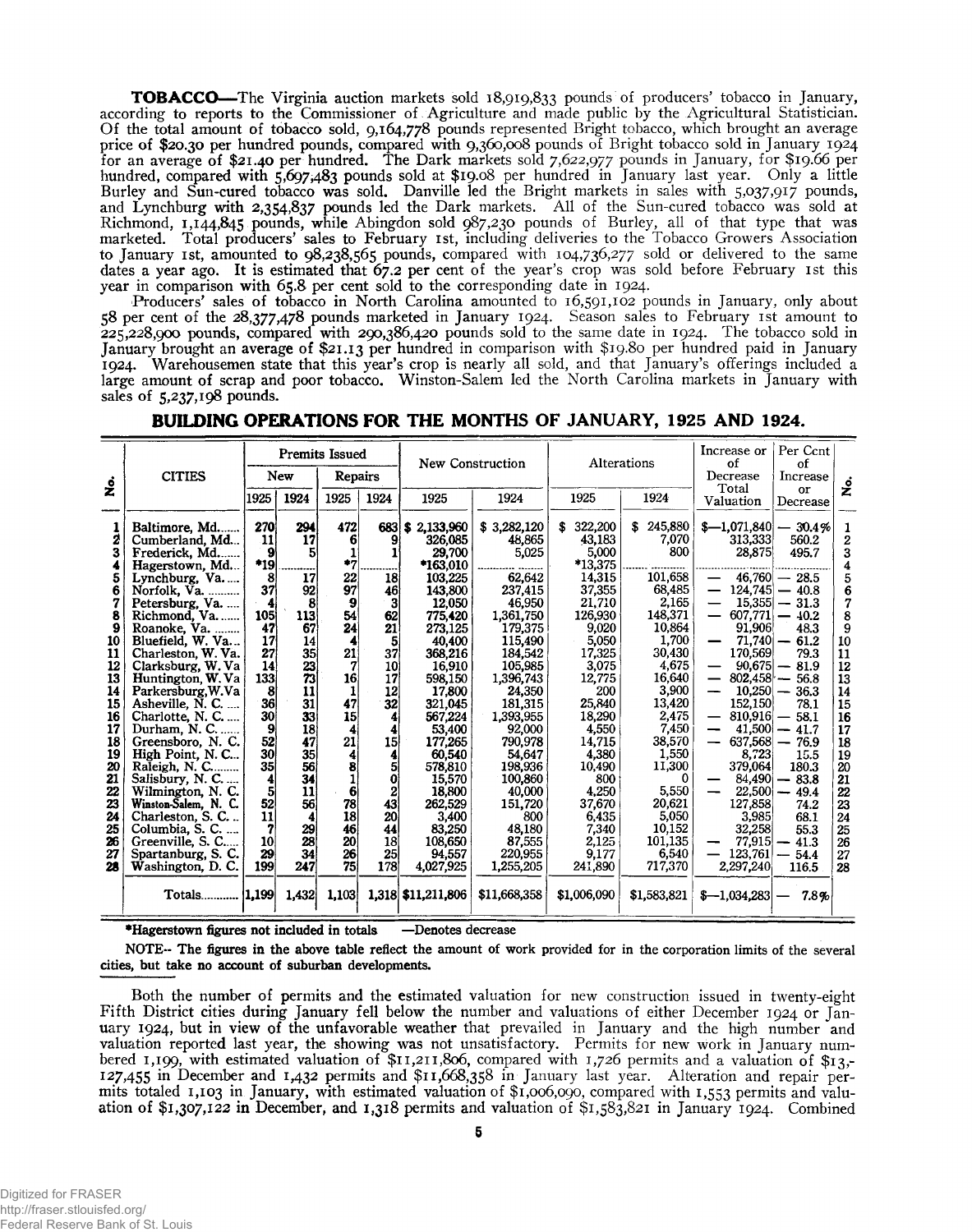valuation for all classes of work in January 1925 totaled \$12,217,896, or *7.8* per cent less than the total of \$13,252,179 reported for the corresponding month last year. of \$13,252,179 reported for the corresponding month last year.

Although 1924 was a record year in construction work in the Fifth District, it does not appear that all housing needs have been met, and many plans are being considered for work to be Undertaken in 1925; There is much agitation for highway improvement, and the North Carolina legislature has a \$20,000,000 road bond issue under discussion. Railroads are building up their properties, arid *a* number of manufact uring establishments are enlarging their plants. Dealers in building materials o£ all kinds are optimistic on the future, and profess to expect a profitable amount of business for at least the next few months.

**AGRICULTURAL NOTES**— The weather from the first of the year to the middle of February was unfavorable for farm work, and little was done except on well drained land. The principal work has been fencing, cleaning up fields, hauling wood, etc. Bad roads in many localities have handicapped hauling.

In Virginia the greater part of the 1924 corn crop has been fed, and there is a smaller supply of corn on farms in the eastern part of the state than for a number of years. Wheat was covered with snow and consequently escaped serious damage from the December and January freezes, but the crop has made little growth and appears backward. Fall sown grasses and clovers have. suffered in some Sections from alternate freezing and thawing, or from excessive rain. Hay is becoming scarce in eastern ,counties. Preparations are being made for burning tobacco plant beds, but generally the ground has been too wet for such work. Farmers are preparing to seed the early potato crop, which will begin about March 1st. Peanuts brought good prices last year considering the quality of the crop, and it now appears likely that some farmers who took up cotton for the first time in 1924 will switch back to peanuts this year. Cattle wintered fairly well in Virginia, but the cold, wet weather caused a greater loss of lambs than usual. There is a shortage of brood sows throughout the state.

North Carolina farm work is about up to the average for this time of the year, but less plowing was done last fall than usual. Small grain is in good condition on the whole. The acreage in grain is smaller than a year ago. Seeding of spring oats is now being begun in eastern counties. Feed is scarce, especially in eastern counties, and hay and corn bring good prices.

# **FIGURES ON RETAIL TRADE \* As Indicated By Reports from Twenty-nine Representative Department Stores**

|                            |                            | To make the nepote from a wenty-thic representance pepartical plotes<br>for the Month of January, $1925$ .           |                      |                                      |              | leit vo |                   |  |
|----------------------------|----------------------------|----------------------------------------------------------------------------------------------------------------------|----------------------|--------------------------------------|--------------|---------|-------------------|--|
| <b>Baltimore</b><br>$-3.6$ |                            | <b>Percentage increase in net sales during January 1925, compared with January 1924;</b><br>Richmond<br>$-0.6$       | Washington<br>$-2.8$ |                                      | Other Cities |         | District<br>- 2.7 |  |
| $-7.9$                     | years 1920-1924 inclusive: | Percentage increase in net sales during January 1925, compared with average January sales during the five<br>27.2    |                      |                                      |              |         |                   |  |
|                            | 0.5                        | Percentage increase in stocks at the end of January 1925, over stocks on January 81, 1924:<br>10.9                   | 2.0<br>$-5.7$        |                                      | 9.OF         |         | 0.3<br>$2.0$ .    |  |
| $-5.7$                     |                            | Percentage increase in stocks at the end of January 1925, over stocks on December 31, 1924:<br>$-7.6$                | $-8.8$               |                                      | — 1.9        |         | 6.4               |  |
| 405.3                      |                            | Percentage of average stocks on hand at the end of January 1925 to average net sales during the same month:<br>403.9 | 388.2                |                                      | 520.6        |         | 411.4             |  |
| 1924:                      |                            | Percentage of outstanding orders at the end of January 1925, to total purchases of merchandise during the year       |                      |                                      |              |         |                   |  |
|                            | 6.2                        | 6.7                                                                                                                  | 7.4                  |                                      | 7.6          |         | 6.8               |  |
|                            |                            | - Denotes decreased percentage; other figures show gains.                                                            |                      | $\mathcal{D}_1 \rightarrow$<br>ty by | $1.65 - 1.$  | 1,638   |                   |  |

Retail trade in January, as reflected by sales in twenty-nine leading department stores in the Fifth District, was 2.7 per cent less in dollar amount than in January 1924, but was 0.3 per cent greater than average January sales during the five years 1920-1924, inclusive. Reports indicate that the unfavorable weather was chiefly to blame for January's slump under sales a year ago, rain, snow and ice keeping many pros-<br>pective shoppers off the streets. pective shoppers off the streets.

Stocks on the shelves of the reporting stores at the end of January 1925 averages 2.0 per cent less in selling value than on January 31, 1924 and 6.4 per cent less than on December 31, 1924. Considering that January is seasonally a dull month, the rate of stock turnover was good, the percentage of stock on hand at the end of that month being only 411.4 per cent of net sales reported for January.

Outstanding orders for merchandise on January 31st amounted to 6.8 per cent of total merchandise purchases in 1924.

In future, current sales will be compared to average sales during the corresponding month over a five year period, 1920-1924 inclusive, instead of over a three year period as heretofore. Averages of sales during the longer period should give more accurate base figures for use in future comparisons. -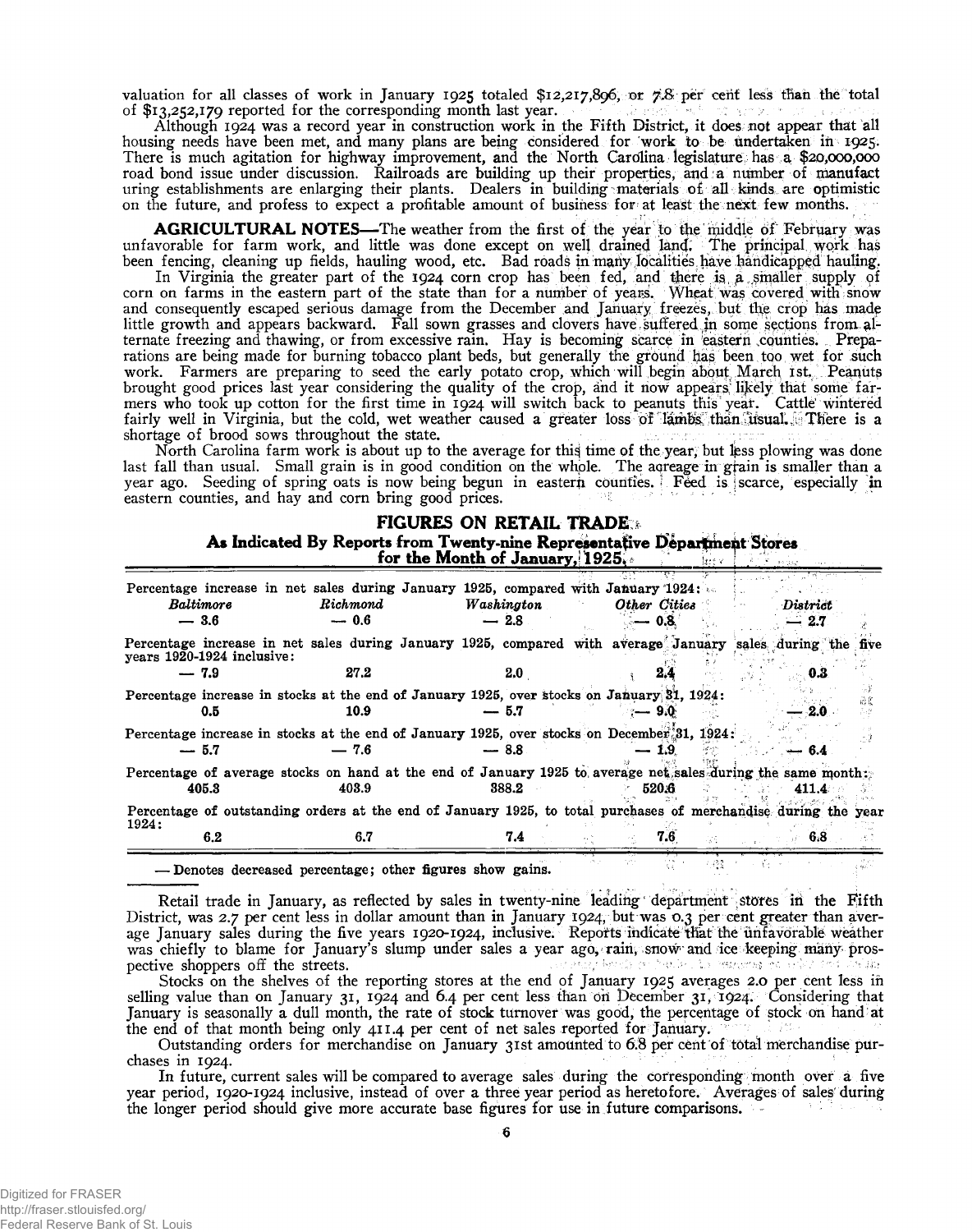### **WHOLESALE TRADE January, 1925.**

| 42 Groceries<br>$-2.8$ | 15 Dry Goods<br>36.2 | Percentage increase (or decrease) in net sales in January 1925, compared with sales in December 1924:<br>13 Shoes<br>$-9.3$ | 18 Hardware<br>8.9 | 6 Furniture<br>29.2 | 13 Drugs<br>9.3 |
|------------------------|----------------------|-----------------------------------------------------------------------------------------------------------------------------|--------------------|---------------------|-----------------|
| 4.6                    | $-24.7$              | Percentage increase (or decrease) in net sales in January 1925, compared with sales in January 1924:<br>$-19.1$             | $-8.3$             | 24.2                | $-2.5$          |
| 8.5(10)                | 19.1(8)              | Percentage increase (or decrease) in stocks on January 31, 1925, compared with December 31, 1924:<br>4.4(6)                 | $-1.6(6)$          | 16.0(3)             |                 |
| 17.5(9)                | $-22.4(8)$           | Percentage increase (or decrease) in stocks on January 31, 1925, compared with January 31, 1924:<br>$-12.2(6)$              | $-5.2(5)$          | $-11.5(3)$          |                 |

**— Denotes decreased percentage.**

**NOTE:—The number of firms reporting stock figures for the dates compared is shown in parenthesis immedi ately after the percentage figure.**

The accompanying table shows in percentage form the increase or decrease in the dollar amount of sales made in January 1925 by representative wholesale firms dealing in groceries, dry goods, shoes, hardware, furniture and drugs, in comparison with (1) sales made in December 1924, and (2) with sales in January 1924. In addition, a number of the firms reported inventory figures at the end of the several months used in the comparisons, and percentage increases or decreases in stock on hand are shown.

Dry goods, hardware, furniture and drug sales increased in January in comparison with December, while grocery and shoe sales decreased. Stocks increased in groceries, dry goods, shoes and furniture during the past month, a seasonal development following the inventory period. Hardware stocks declined slightly in January.

In comparison with January 1924, the current month this year does not show up favorably. Decreased sales this year were reported in dry goods, shoes, hardware and drugs, groceries and furniture showing the only increases. Stocks on January 31, 1925, were larger in grocery establishments, but were smaller in all other lines.

Collections continue slower than a year ago, when 82.8 per cent of the reporting firms classified collections as either *Good* or *Fair,* compared with 75.3 per cent so classifying them in January this year. Ninety-three of the reporting firms classified their collections both last year and this, the grouping made being as follows:

|                                                  |                   |    | January Collections Reported As |    |                   |    |                   |   |                    |    |  |  |
|--------------------------------------------------|-------------------|----|---------------------------------|----|-------------------|----|-------------------|---|--------------------|----|--|--|
| Lines                                            | Good<br>1925-1924 |    | Fair<br>1925-1924               |    | Slow<br>1925-1924 |    | Poor<br>1925-1924 |   | Total<br>1925-1924 |    |  |  |
|                                                  |                   |    |                                 |    |                   |    |                   |   |                    |    |  |  |
| Groceries<br>                                    |                   | 11 | 21                              | 2I |                   |    |                   | о | 30                 | 30 |  |  |
| Dry Goods                                        |                   |    |                                 |    |                   |    |                   |   |                    |    |  |  |
| <b>Shoes</b>                                     | ი                 | О  |                                 |    |                   |    |                   | Ω |                    |    |  |  |
| Hardware                                         |                   |    |                                 |    |                   |    |                   | Ω |                    | ΙS |  |  |
| Furniture<br>,,,,,,,,,,,,,,,,,,,,,,,,,,,,,,,,,,, |                   |    |                                 |    |                   |    |                   |   |                    |    |  |  |
| Drugs                                            |                   |    |                                 |    |                   |    |                   |   | 10                 | 10 |  |  |
| Totals<br>January                                | ΙO                | 22 |                                 |    | 20                | τn |                   |   |                    | 93 |  |  |